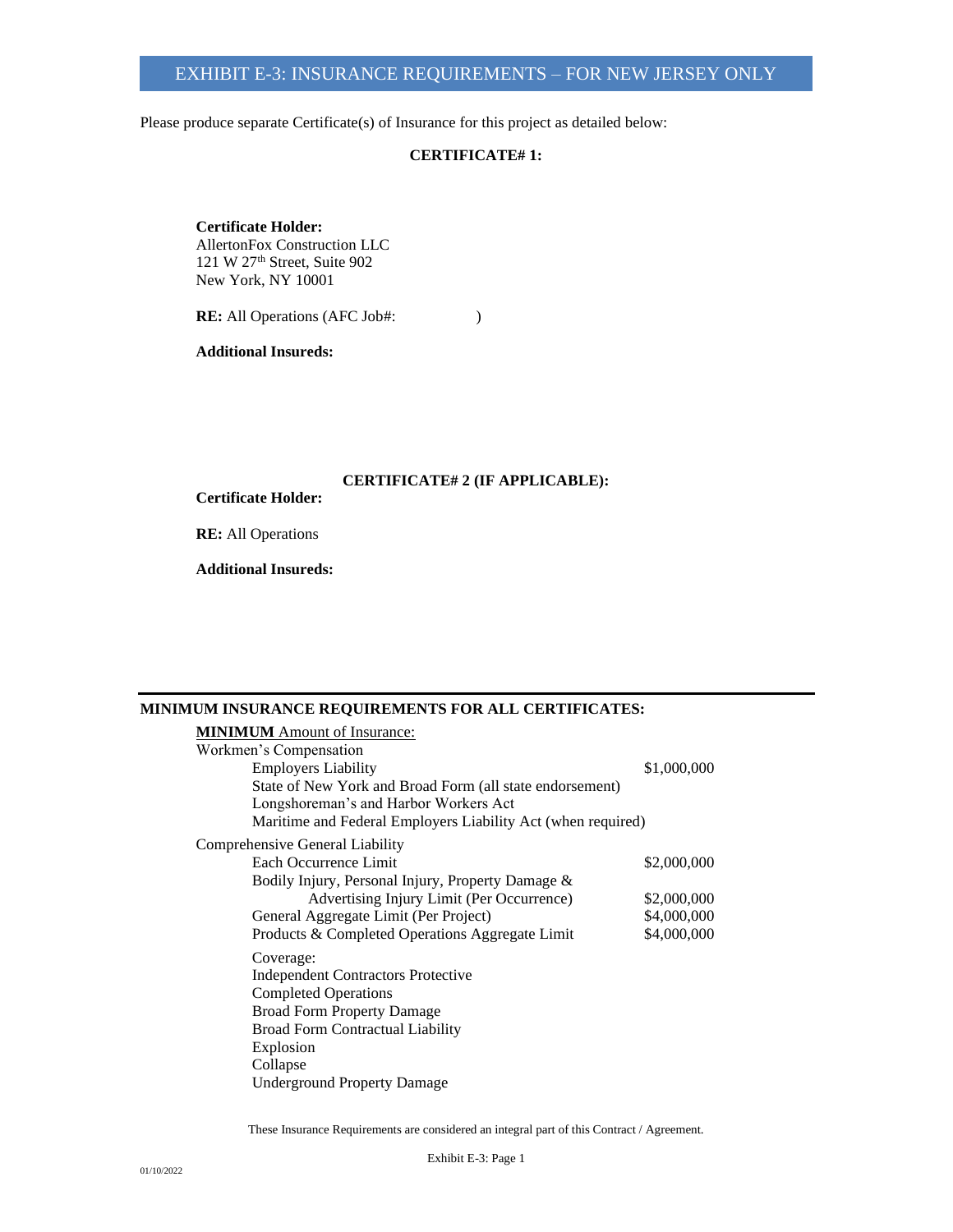Damage:

Personal Injury Contractual Liability Exclusions Deleted Contractual Liability for Personal Injury Applies

Umbrella Liability

(Limits vary based on GC's and/or Building's requirements) With per project limits not less than those specified herein or the policy limits, whichever is greater MINIMUM Limits if No Crane, Lift, or Hoist  $$5,000,000**$ MINIMUM Limits if Crane, Lift, or Hoist  $$10,000,000$ \*\* \*\* UNLESS AGREED OTHERWISE IN WRITING \*\*

Comprehensive Automobile Liability

Bodily Injury & Property Damage (combined single limit) \$1,000,000 No fault liability as required by statute Non-owned and Hired Car coverage

### **Section I: Insurance:**

- 1. Before commencing the Work and until completion and final acceptance thereof by Contractor, Subcontractor shall obtain and maintain, at its expense, with limits no less than those specified herein per project or their policy limits, whichever is greater, all from companies and in form and substance acceptable to Contractor and their underwriters. We reserve the right to request, in addition to certificates of insurance, complete copies of insurance policy(s) for the purpose of confirming validity of coverage as well as to view the exclusions and endorsements therein. Subcontractor shall provide insurance by insurance carriers rated "A-" rated or better
- 2. Unacceptable Endorsements & Exclusions: Any form of New York Labor Law Exclusion or Limitation is prohibited. This includes but is not necessarily limited to: Action-Over Exclusions, Amendments to Employer's Liability Contractual Liability Giveback, Occupational Disease Exclusions, NY State Exclusions, or any other amendment, condition, endorsement or exclusion with the intent or purpose to limit claims related to NY Labor Law. Any form of height restrictions or residential work exclusions are prohibited.
- 3. Policy shall contain terms, conditions, and coverages not more restrictive than AllertonFox's insurance in the context of any claims to which this insurance applies.
- 4. Damages recoverable by AllertonFox Construction in any action shall not be limited by the amount of coverage specified in the insurance policy or policies, but shall be the amount of actual damages recoverable by law.
- 5. Commercial General Liability (CGL) Requirements: Additional Insured Status for Ongoing and Completed Operations (CG 2010 10 01 & CG 2037 10 01 or equivalent), Primary Non-Contributory, Waiver of Subrogation, Per Project Aggregate
- 6. Commercial Umbrella or Excess Liability Requirements: Additional Insured Status for Ongoing and Completed Operations, Primary Non-Contributory, Waiver of Subrogation.
- 7. Commercial Umbrella or Excess Liability coverage being excess over primary GL, Auto and Employers Liability.
- 8. Auto Liability Requirements: Additional Insured, Primary Non-Contributory, Waiver of Subrogation
- 9. Workers Compensation Requirements: Waiver of Subrogation applies to NY
- 10. State Disability (DBL) in accordance with the statutory laws of the State of New York and /or other States as required by law.
- 11. Coverage shall provide and encompass at least the following:
	- a) Blanket Contractual Liability covering all Indemnity Agreements.
	- b) Coverage written on an occurrence form.
	- c) CGL and Umbrella/Excess Policies to include Additional Insured coverage for ongoing operations via CG 2010 10/01 or equivalent naming the General Contractor, it's employees, agents, assigns and other Indemnified Parties as required.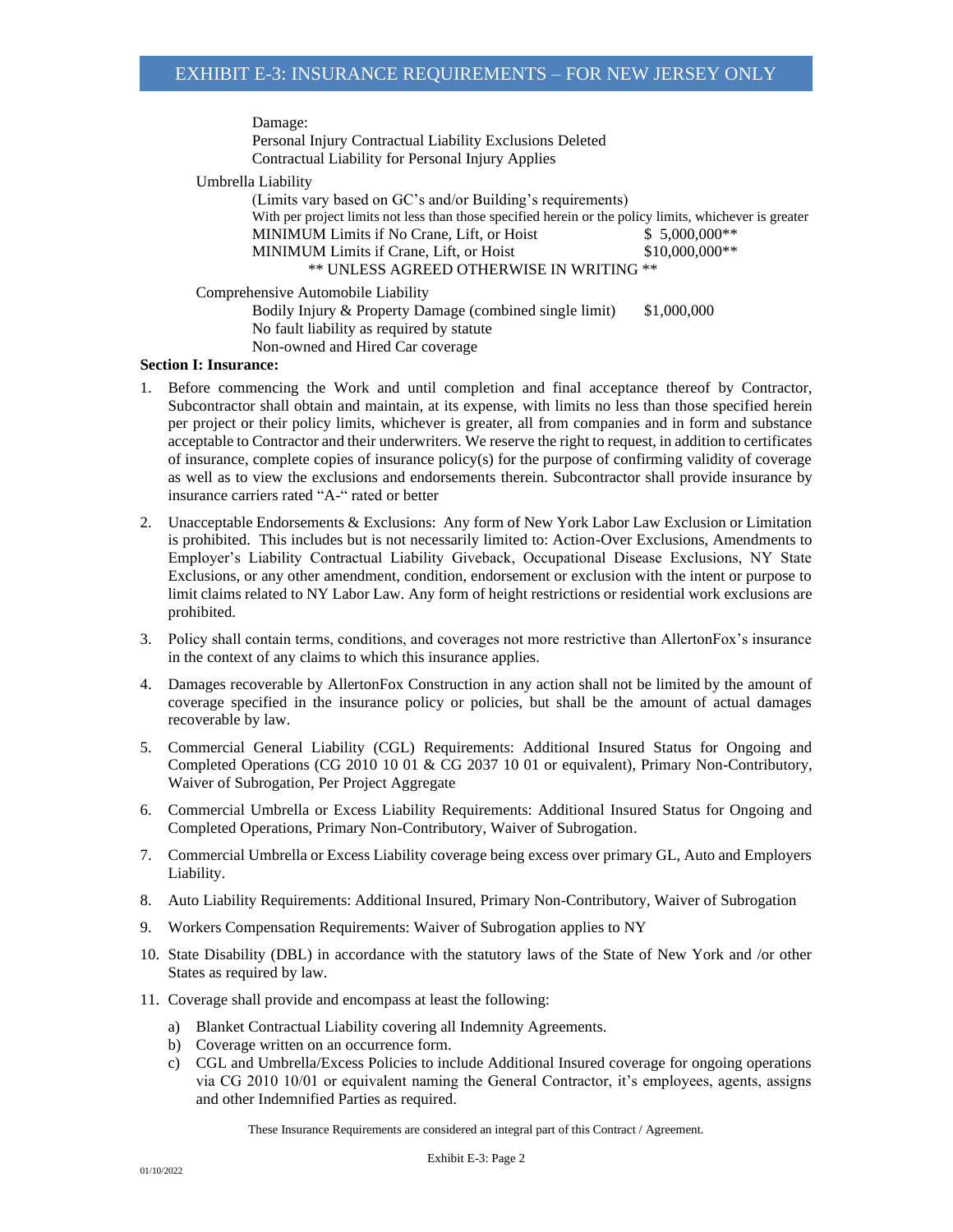- d) CGL and Umbrella/Excess Policies to include Additional Insured coverage for completed operations via CG2037 07/04 or equivalent naming the General Contractor, it's employees, agents, assigns and other Indemnified Parties as required. This insurance may not include terms which make the coverage afforded to an additional insured excess to other insurance on which such insured is also an additional insured.
- e) CGL, Auto, Umbrella/Excess and WC Policies to include Waiver of Subrogation in favor of General Contractor, its employees, agents, assigns and other Indemnified Parties as required.
- f) CGL, Umbrella/Excess Policies to include Primary and Non-Contributory wording in favor of General Contractor, its employees, agents, assigns and other Indemnified Parties as required.
- g) The CGL general aggregate limit must apply on a per project basis.
- h) There is to be no exclusion relating to injury to employees, subcontractors or employees of subcontractors (Labor Law 240/241).
- i) If Subcontractor hires its own Sub-subcontractors, such Sub-subcontractors must provide and maintain the same coverage's as specified herein.
- 12. Coverages written on an occurrence basis shall be maintained without interruption from date of commencement of the Subcontractor's work until expiration of the applicable statute of limitations relating to latent defect in construction of or improvement to real property of the state in which the work is performed.
- 13. Certificates of Insurance acceptable to the Contractor shall be filed with the Contractor prior to commencement of the subcontractor's work and contain a provision that coverage afforded under the policies will not be canceled or allowed to expire until at least 30 days' prior written notice has been given to the Contractor. If any of the foregoing insurance coverage are required to remain in force after final payment and are reasonably available, an additional certificate evidencing continuation of such coverage shall be submitted with the final application for payment as required. If any information concerning reduction of coverage is not furnished by the insurer, it shall be furnished by the Subcontractor with reasonable promptness according to the Subcontractor's information and belief.
- 14. Waivers of Subrogation. The Contractor and Subcontractor waive all rights against (1) each other and any of their Subcontractors, Sub-subcontractors, agents and employee, each of the other, and (2) the owner, the Architect, the Architect's consultants, separate contractors, and any of their subcontractors, sub-subcontractors, agents and employees for damages caused by fire or other perils to the extent covered by property insurance provided under the Contract or other property insurance applicable to the Work except such rights as they may have to proceeds of such insurance held by the Owner as fiduciary. The Subcontractor shall require of the Subcontractor's Sub-subcontractors, agents and employees, by appropriate agreements, written where legally required for validity, similar waivers in favor of other parties enumerated herein. If possible, the policies shall provide such waivers of subrogation by endorsement or otherwise. A waiver of subrogation shall be effective as to a person or entity even though that person or entity would otherwise have a duty of indemnification, contractual or otherwise, did not pay the insurance premium directly or indirectly, and whether or not the person or entity had an insurable interest in the property damaged.

### **Section II – Indemnification:**

To the fullest extent permitted by law, the Subcontractor agrees to defend, indemnify and hold harmless the Contractor, the owner, and any other party whom the Contractor has agreed to defend, indemnify and hold harmless, as well as each of their officers, directors, partners, agents, servants, employees, successors and assigns ("indemnitees") from and against any and all claims, damages, losses, costs and expenses of any kind, including but not limited to attorney's fees, incurred by reason of any liability for damage because of bodily injury, including death resulting from such injuries, or property damage to real and personal property of any kind whatsoever, sustained by any person or persons, whether employees of the Subcontractor or otherwise, resulting from, arising out of or occurring in connection with the performance of the work provided for in this contract, together with any change orders or additions to the work included in the contract.

The Subcontractor agrees that the obligation to defend, indemnify and hold harmless, as described above, specifically includes the obligation to defend, indemnify and hold harmless the indemnitees for the